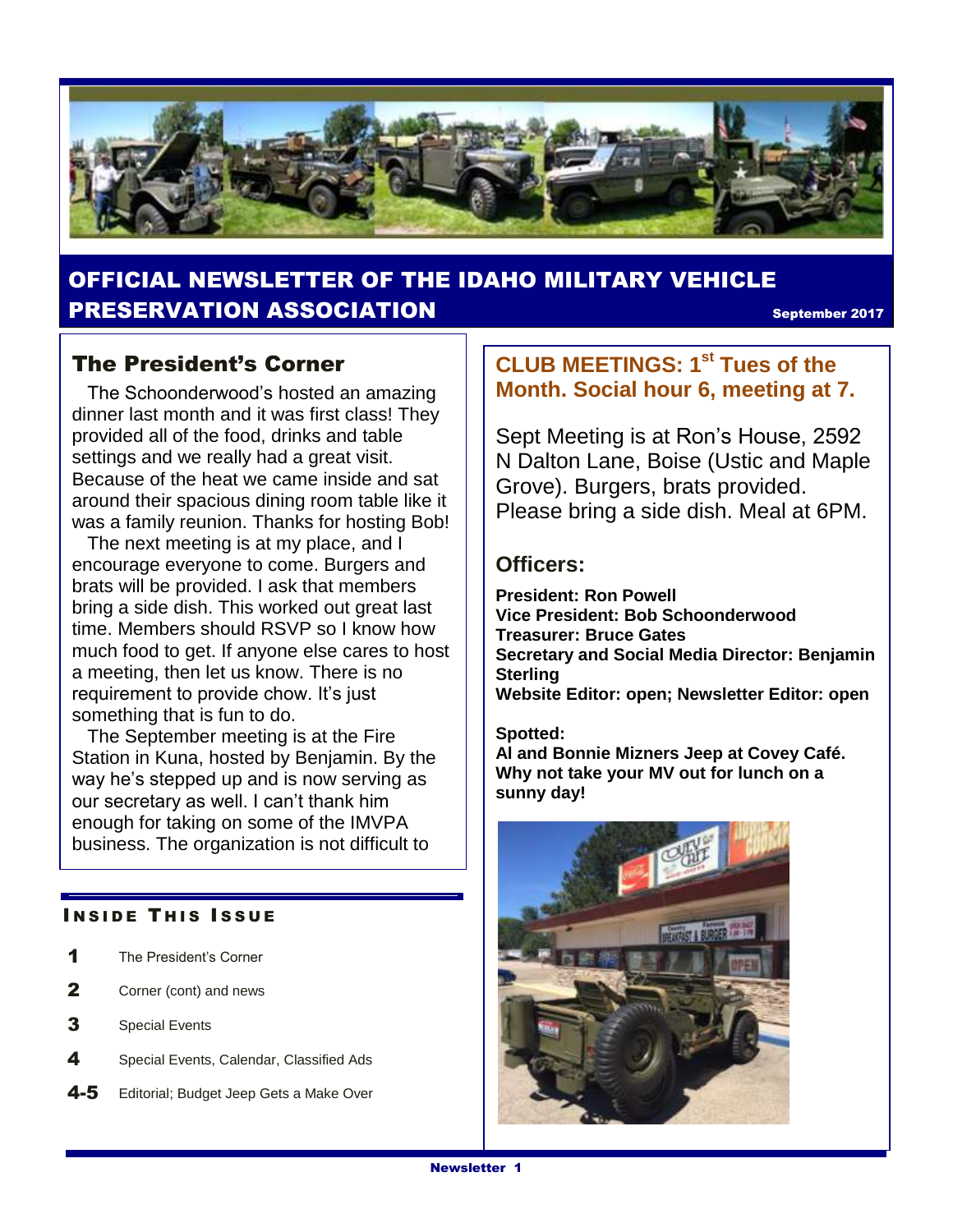run but it does take time.

 Let's talk about the Gowen Field Air Show. this is going to be an enormous event, with over 60,000 people in attendance. The IMVPA will have an area reserved for 10 vehicles. This means you get VIP treatment. While the rest of the public gets to shuttle into the Air Base, we will have back gate access, parking for oversize vehicles and trailers, and Air Force guards if you leave your vehicle over night. It may be the biggest and most amazing event of the year!

-Ron

 $\frac{1}{2}$ 

## **Meetings:**

**September Meeting**: Ron's house, 2592 N Dalton Lane, Boise. This is potluck. Burgers and brats provided. Please RSVP so I know how much food to buy.

**October Meeting**: Kuna Fire Station, corner of Linder and Boise in Kuna. Benjamin is the host. **November Meeting**: Covey Café, 5017 Hwy 20-26, Caldwell ID (off Franklin and I-84) **December Holiday Party**: will we have it? Come to the meeting so we can vote on it.

## **It was in the news**

 **- Oregon Legislation SB645 has been signed into law. This means a vehicle of special interest can be used for exhibitions, parades, club activities, etc. This applies to the HMMWV as noted by Governor Brown.** 

 **- The Carrol brothers have been working on the halftrack. Will it be ready for the Gowen Field Air Show?**

 **- Don and Karen W were at War and Peace in Europe. Will we get pictures?**

 - **Wanted**: your newsletter articles, pictures, or editorials. Send them to Ron.

### **Kuna Days Parade**

Members lined up and we were in the lead! Benjamin took ownership of this event so getting there and participating was too easy. It was a fun and LONG parade! The first vehicle was a WW2 GPW led by the VVA Chapter.



**Photo above: members line up for the Kuna Days Parade. Participants included Benjamin's HMMWV, Al and Bonnie in their M38, Roy and Ron rode in the M151.**

### **"Quote without revealing the source"**

"I was going to bring the other vehicle but an engine fire put a stop to that… "

#### **-"The Dottie Mae flies again!"**

Several of our members came to the Warhawk Museum to see the unveiling of the Dottie Mae. Roy had his M151 and machine gun display set up, and Barry stopped by for a photo op. Also at the Museum was Walt, Ron and Benjamin.

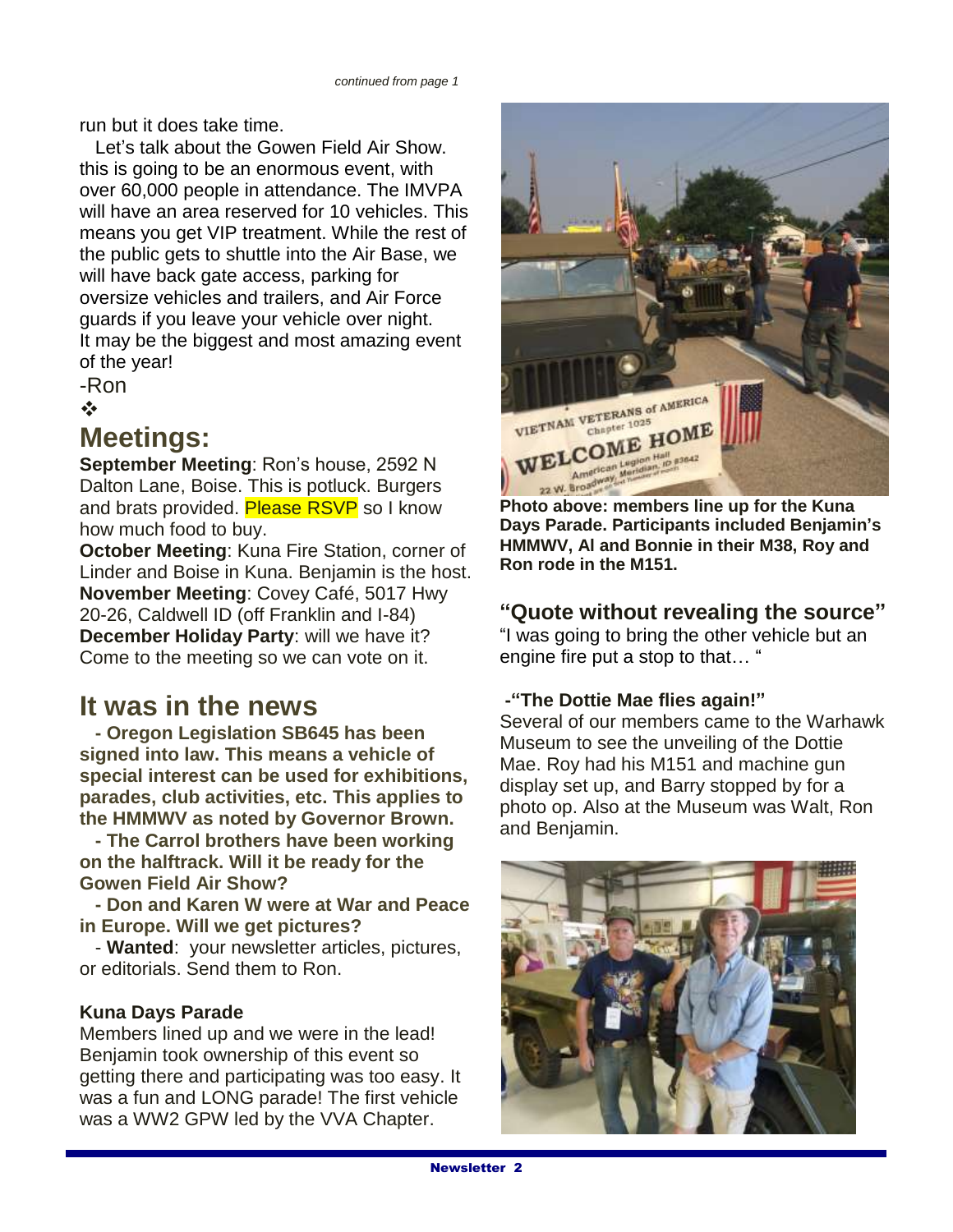# **The Unveiling of the Dottie Mae.**

 By now you know about the Dottie Mae because this WW2 P47 has earned international fame. It was officially unveiled at the Warhawk Museum at the Caldwell Airport in the month of August. There was a large public turnout, several speeches, and many other warbirds in attendance. While this wasn't an IMVPA related event, we do congratulate our own member Mike who owns Vintage Air Frames, and who has led the restoration with his talented team. The story of the Dottie Mae is an amazing and beautiful piece of living history.



## **Military Appreciation Day at Harley Davidson**

We did two events at the Harley Davidson Dealership this year. The Military Appreciation Day event is a yearly event sponsored by HD and it's always been an IMVPA favorite. We had a big turn out thanks to Barry M who personally coordinated the entire event. The Carrol brothers brought out their newly completed M1009 CUCV with its new engine. Don and Karen Wadley were in attendance with their Burma and M38A1. Don noted that he has owned the M38A1 way back when he was in college when it was his only vehicle. He drove it rain or shine. Al and Bonnie Mizner came out in their M38. Barry and Wayne brought their M37s. Fred's ¾ ton Command is shown below. There was also the Civil Air Patrol, VFW, and Ride22. We also thank the Harley staff for free beer and lunch.



Photo above left: members rest in the shade after doing nothing all day  $\odot$  at right: a big IMVPA turn out with all the vehicles lined up motor pool style.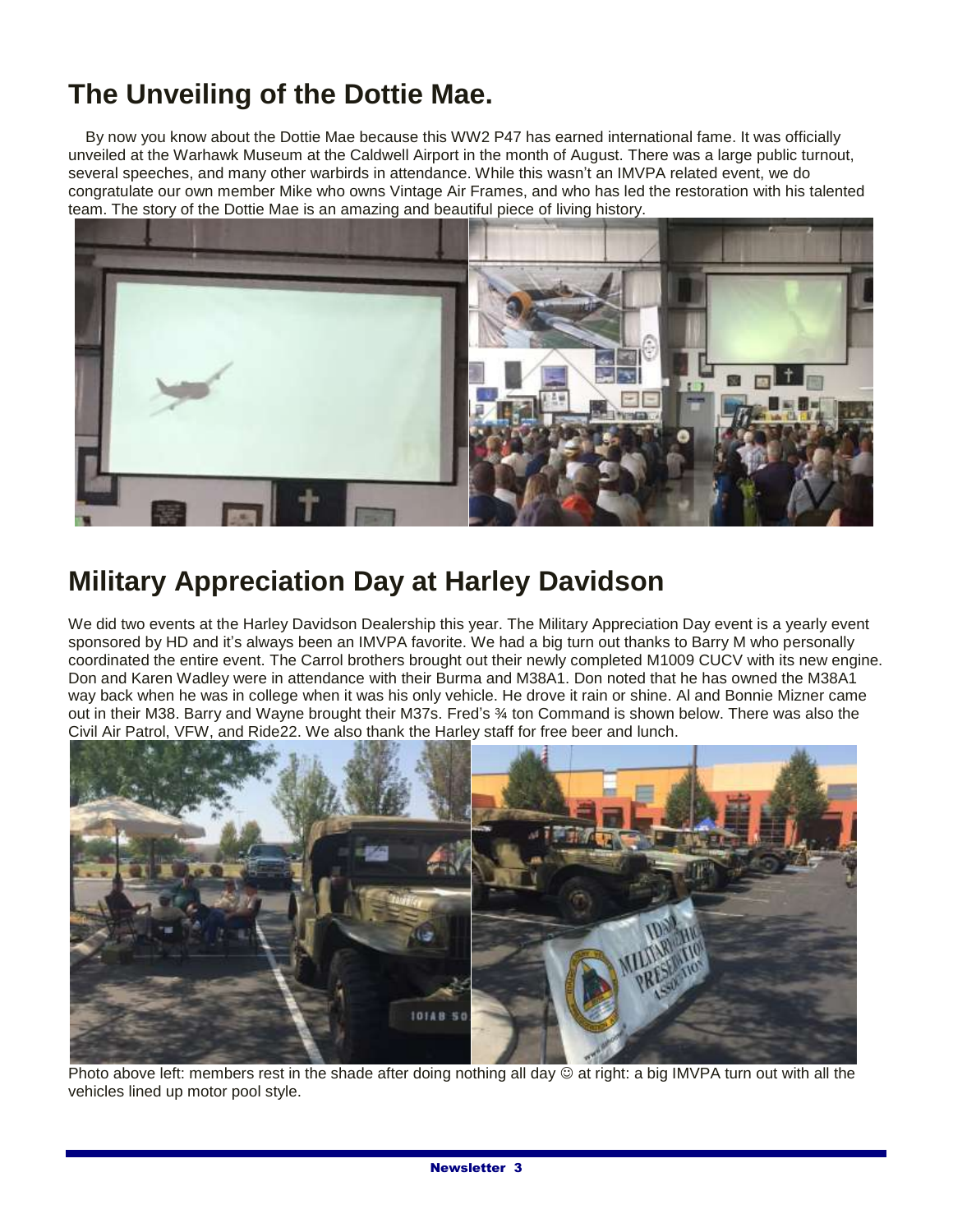# **UPCOMING EVENTS Idahomvpa.org**

**- Kuna Days Parade, was August 5th .** This event was fun, and Benjamin did a great job putting it together. Thanks Ben! **- Harley Davidson Military Appreciation Day**, was Aug 26<sup>th</sup>. There was free beer and lunch. Yeah I'd go again! - **8th Annual Chrome at the Home at the Idaho Veteran's Home.** Sept 23rd; set up is 0900 and it starts at 10AM, ends at 2PM. There will be free lunch fund raiser for the vets home. Limited to 5 Military Vehicles due to space (No 6x6 trucks or bigger please). Please RSVP with Ron. **Gowen Field Thunder Air Show**, 0830AM -430PM. October

14-15<sup>th</sup>. Friday prior is set up day. Over 65K people are expected. Air show at 11AM daily. Come out and support! **Boise Veterans Day Parade, November 4<sup>th</sup>, 0925 start time.**  Quote without saying who quoted the quote: "I was going to bring the other vehicle, but an engine fire put a stop to that…"

Line up is at 8AM. We've been asked to lead the parade and provide WW2 vehicles for VIPs.

# **LOCAL CLASSIFIED ADS**

**Wanted**: 1954 M38A1 parts. Looking for front and rear tow D ring shackles and mounts, antennae mount, side reflector, 6 lugnuts, bows and top canvas, and spare tire carrier. **For Sale**: a vintage non military beautiful and complete Braden PTO winch (\$445) Contact Ron at 208-914-6239.

**Wanted**: Nick Wilson from England is looking for a headlight bracket for a GPA. If anyone knows of one, please get hold of Bruce Gates who will relay the information. **For Sale: M38A1**, \$700. Restorable but not running and engine is out. Lots of good parts. Located 25 miles south of Missoula Mt. call Bob Gentry 406-396-6160. **Wanted**: CJ3B windshield. 208-863-5901

**For Sale**: extensive list of MB, M38 and M38A1 parts for sale. Liquidation. Too many to list. An email list went out to members. Email Randy at rdrake@cableone.net **Having trouble titling your HMMWV in your state**? We may be able to help !! Please e-mail as much information about your problem as possible and let us know is you will participate in a Class Action lawsuit ( not required ) if so e mail [hmmwvowner@gmail.com](mailto:hmmwvowner@gmail.com) :

# **The budget jeep gets a makeover By Ron**

 Last month we talked about how we found, purchased, and did maintenance on a 1954 M38A1. This month we moved on to the do the body work to get it back to its original color and glory.

 Instead of a frame off restoration I just intended to give it a makeover. I scuffed the existing paint to prepare it for primer, and started with the body work to fix only the worst spots. Poking around for rust holes, I found a couple that needed to be repaired prior to painting. The technique that I like to use is to cut out the offending spot with a die grinder and coat the inside with POR15. This converts the rust that might be lurking around. I used to weld up patch panels with my Miller 240 Mig until our VP Bob (who is a professional auto body expert Yeehaa!) turned me on to a product called Speedgrip Adhesive. It takes a special (read expensive) applicator gun but this 2 part glue hardens to the consistency of steel. Much faster than welding!